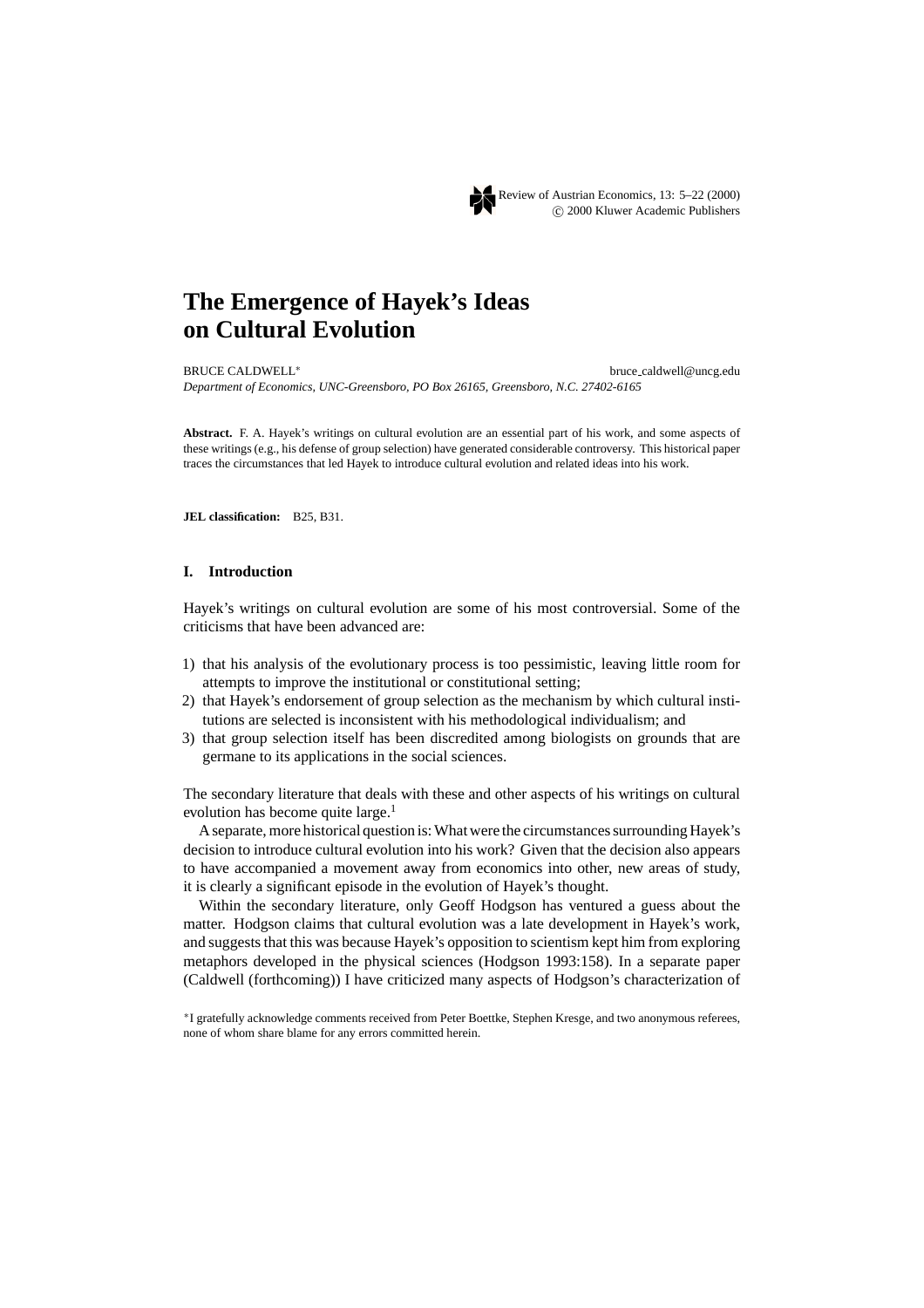Hayek's ideas, including his hypotheses about the emergence of Hayek's thought on cultural evolution. The current paper is my attempt to provide an alternative account.

## **II. Cultural Evolution**

It may be appropriate to begin with a brief summary of Hayek's position. The term "cultural evolution" refers to the evolution of a tradition of learnt rules, norms, ethical precepts, and practices, "especially those dealing with several property, honesty, contract, exchange, trade, competition, gain, and privacy" (Hayek 1988:12). This cultural heritage emerged through "a process of winnowing and sifting, directed by the differential advantages gained by groups from practices adopted for some unknown and perhaps purely accidental reasons" (Hayek 1979:155). The traditions and institutions that resulted allowed the development of a vast extended order, one capable of sustaining huge increases in population, an order that would have been considered fantastical to earlier humans existing under more primitive conditions.

Successful practices get passed on through tradition, learning, and imitation. Because acquired characteristics may be passed on, cultural evolution resembles Lamarckian rather than Darwinian evolution, and indeed this sort of evolutionary thinking is older than Darwin's. Cultural evolution also differs from biological evolution in that it can take place very fast, so that once begun "it swamps genetic evolution" (Hayek 1979:156).

Many of the rules and precepts take the form of prohibitions on our behavior, and aim at suppressing the "natural morality" (e.g., within-group solidarity, cooperation in the pursuit of group-approved goals, distrust of and aggressiveness towards strangers) that allowed earlier humans to function successfully in small groups. As a result, many constraints feel unnatural; they are resisted, even hated (Hayek 1988:13). In addition, rules were usually neither consciously adopted, nor adopted after a rational process of assessment of their consequences, simply because their wider effects were not then (nor are even today) well understood. Many of these rules may well seem irrational to us. As such, Hayek characterized them as lying between, and fitting uneasily with, both our instinct and our reason (Hayek 1988: Chapter 1).

The question arises: How did such unpopular prohibitions ever come to be adopted, and once adopted, how could they persist, given our natural aversion to them and the ever-present temptation to develop institutions and practices more consonant with our rationality? Hayek offers a straightforward answer: the groups that practiced them were better able to survive. In a phrase, "cultural evolution operates largely through group selection" (Hayek 1988:25).

Hayek himself provided this concise summary:

... the extended order resulted not from human design or intention but spontaneously: it arose from unintentionally conforming to certain traditional and largely *moral* practices, many of which men tend to dislike, whose significance they usually fail to understand, whose validity they cannot prove, and which have nonetheless fairly rapidly spread by means of an evolutionary selection—the comparative increase of population and wealth—of those groups that happened to follow them (Hayek 1988:6, emphasis in the original).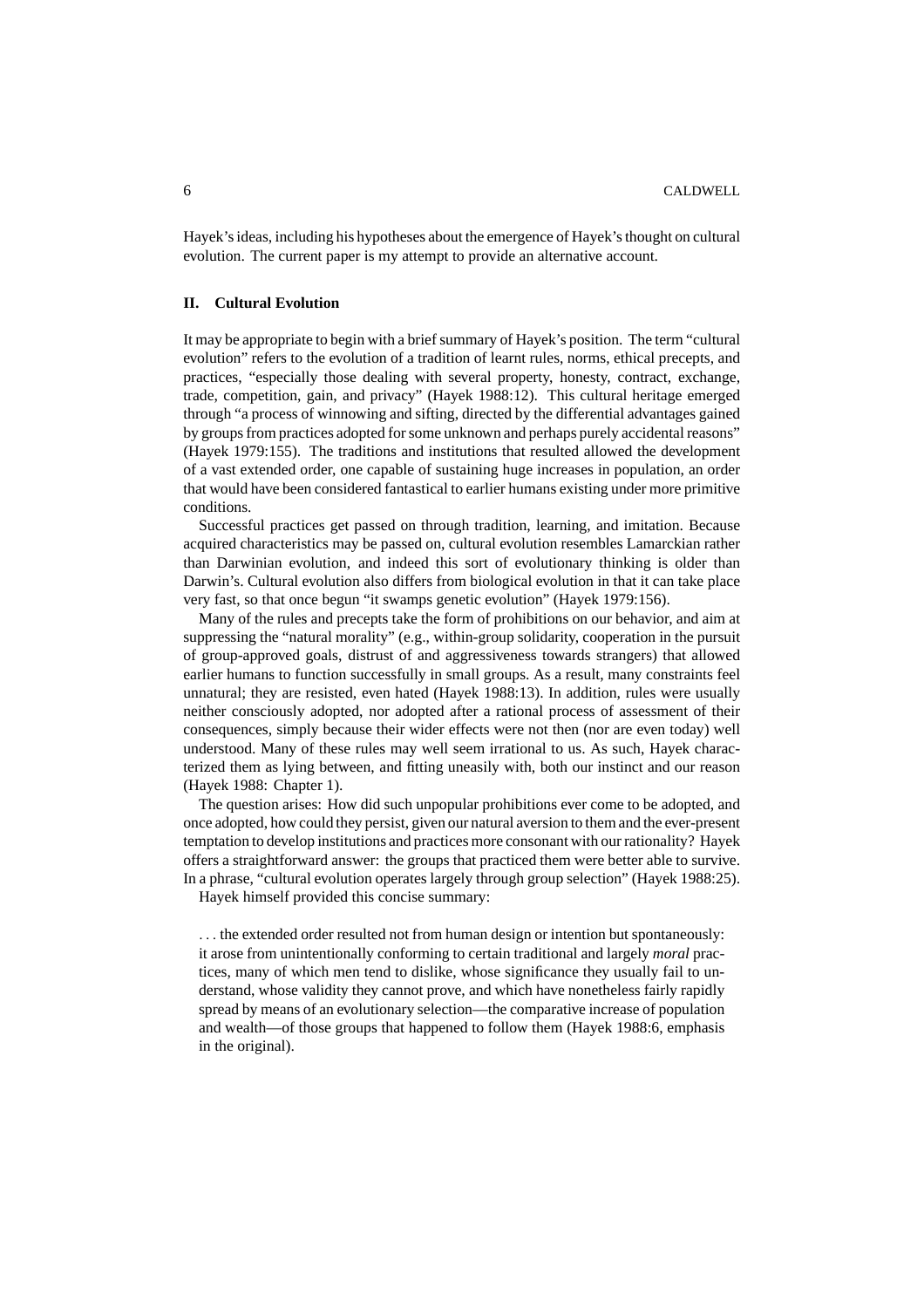#### **III. The Emergence of Hayek's Ideas on Cultural Evolution**

#### *A. The Background: "Individualism: True and False"*

For reasons that will soon enough be apparent, our survey begins with Hayek's Finlay Lecture, "Individualism: True and False," which he delivered on December 17, 1945 at University College, Dublin and which was reprinted as the lead essay in his collection *Individualism and Economic Order* (1948). In the lecture Hayek contrasts the two doctrines identified in the paper's title. Hayek claims that the roots of "individualism true" may be traced to various writers in the seventeenth and eighteenth century, and in particular to such thinkers as Bernard Mandeville, David Hume, Josiah Tucker, Adam Ferguson and Adam Smith.

Its opposite, "individualism false" derives from the French rationalist tradition, with its origin in the work of Descartes. A major tenet of "individualism false" is that if society is to progress, social institutions must be rationally designed. This precept arises from "an exaggerated belief in the powers of individual reason and of a consequent contempt for anything which has not been consciously designed by it or is not fully intelligible to it" (p. 8).

Hayek's article was originally intended to be part of a larger project, one he began in the late 1930s, on "the abuse and decline of reason in modern times." "Individualism: True and False" reflected the "preliminary results" of Hayek's exploration of individualistic theories of the 18th century, material he planned to use in the beginning section of the Abuse of Reason project (Hayek 1979:10 [1952]). Next would come a section on the intellectual sources of hostility against individualism, which would draw on his war-time article "Scientism and the Study of Society." This would be followed by a series of historical essays, tracing the development of socialist thought in France, Germany, England and the United States. His essays "The Counter-Revolution of Science" and "Comte and Hegel" were to provide material for the essays on France and Germany. The book would conclude with a discussion of the decay of reason under totalitarianism, a section that would draw on Hayek's *The Road to Serfdom* (1976 [1944]).

Hayek ultimately abandoned this grand outline. As noted above, "Individualism True and False" was published in 1948, and "Scientism," "Counter-Revolution" and "Comte and Hegel" were published together in 1952. Hayek ended up modifying the Abuse of Reason project, turning it into two (at first different but later intertwining) research ventures. The first continued the work he had begun in *The Road to Serfdom* and earlier essays on political theory, and culminated in the publication in 1960 of *The Constitution of Liberty* (Hayek 1994:125–130 reviews the chronology) and later in *Law*, *Legislation and Liberty*. The second formally began in 1945 (though we will see, antecedents date to his student days in Vienna) and resulted in the publication of *The Sensory Order* in 1952 and to a series of later essays, many of which were published in collections of Hayek's work. In the process, evolutionary themes would emerge.

#### *B. The Constitution of Liberty*

*The Constitution of Liberty* contains Hayek's analysis and defense of classical liberal constitutionalism. In certain places he introduces evolutionary themes.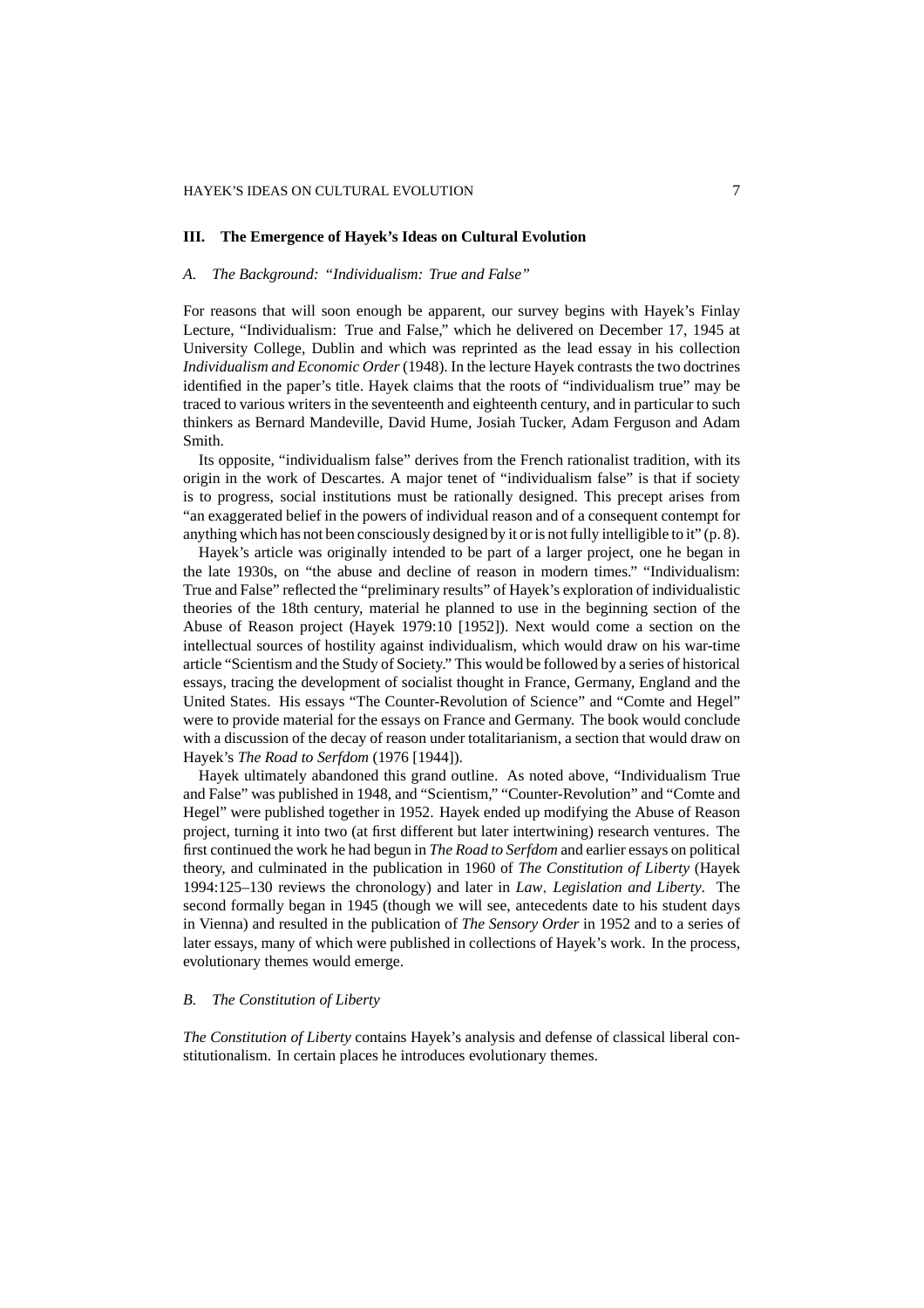For example, Hayek relates the growth of civilization to the growth of knowledge. Defining knowledge broadly to include such things as "habits and skills, our emotional attitudes, our tools, and our institutions," he then notes how a selection process operates on the various types of knowledge: all of them are "adaptations to past experience which have grown up by selective elimination of less suitable conduct" (Hayek 1960:26). Hayek observes further that the advance of civilization does not depend on humans being omniscient. Quite the contrary, it depends on accidents happening, accidents in the way that knowledge and attitudes, skills and habits get combined (p. 29). These accidents are a source of random variation; they allow new ways of doing things to get tried out.

Skills, tools, and practices are not everything, though. The ethical and even aesthetic precepts that a society embraces are also important:

Which individuals and which groups succeed and continue to exist depends as much on the goals that they pursue, the values that govern their action, as on the tools and capacities at their command. Whether a group will prosper or be extinguished depends as much on the ethical code it obeys, or the ideas of beauty or well-being that guide it, as on the degree to which it has learned or not learned to satisfy its material needs (p. 36).

Hayek uses the term "social evolution" rather than "cultural evolution" in Chapters  $3 \& 4$ of the book. He emphasizes that evolution is not teleological, that it is not evolution towards any known goal. Furthermore, though social evolution brings with it greater knowledge, this holds no guarantee that "the new state [of affairs] will give us more satisfaction than the old" (p. 41). $^{2}$ 

Hayek reflects on the work of earlier writers, and returns to the theme of two traditions that he used in "Individualism: True and False." He drops, though, the reference to individualism. The French tradition is still labeled rationalistic, but the Scottish tradition is now called "empirical and unsystematic," and, a few pages on, he states that it reflects "the evolutionary conception" (pp. 54, 57). The discovery made by the Scots philosophers was a key one: "For the first time it was shown that an evident order which was not the product of a designing human intelligence need not therefore be ascribed to the design of a higher supernatural intelligence, but that there was a third possibility—the emergence of order as the result of adaptive evolution" (p. 59).

What we have, then, in Hayek's historiography is a terminological movement away from "individualism true" toward a more evolutionary language in describing the Scottish tradition. (The "French rationalist" label would continue until Hayek finally settled on the term "rationalist constructivism," as in Hayek (1967:85 [1964a]).) In adopting the evolutionary metaphor, Hayek does not develop the analogies between biotic and cultural evolution systematically. But his references to evolutionary thinking nonetheless are pretty thorough-going. The question that arises, of course, is: Why did Hayek make the switch? What accounts for the appearance of this fairly well developed evolutionary metaphor in 1960, a metaphor that he would use henceforth? To answer this, we must look at Hayek's other research project, work on which directly preceded the creation of *The Constitution of Liberty*.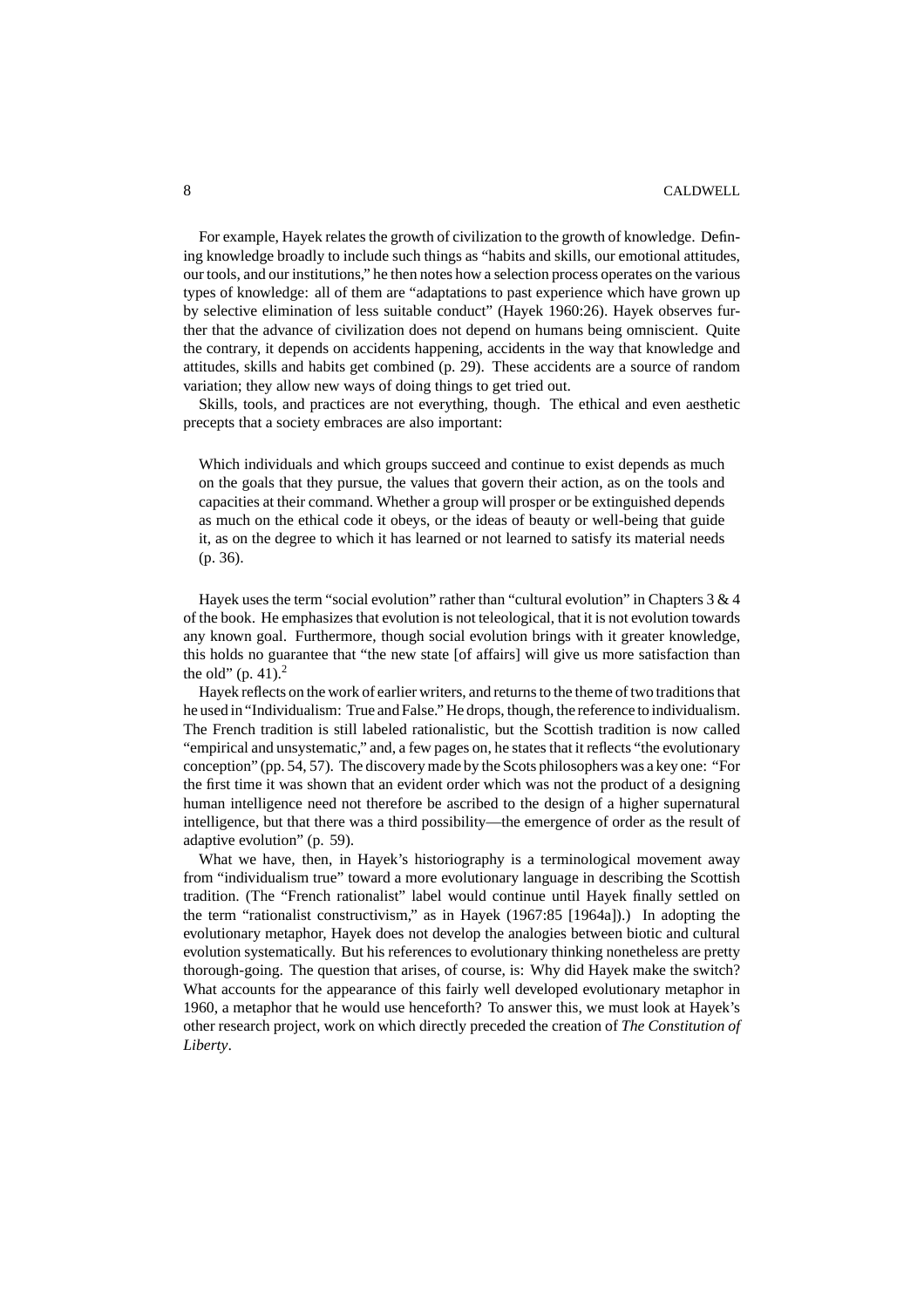# *C. The Role of The Sensory Order*

In the summer of 1945 Hayek began reworking a manuscript on psychology that he had written in his student days.<sup>3</sup> This would ultimately result in one of Hayek's most unlikely works, *The Sensory Order*(1952), which carried the subtitle *An Inquiry into the Foundations of Theoretical Psychology*. Why the sudden turn to psychology?

Hayek himself frequently stated that it was his work on the methodology of the social sciences, and in particular the "Scientism" essay, that stimulated his renewed interest in psychology.4 Unfortunately, he never specified just what the connections were between the two works. If one reads the "Scientism" essay looking for places of contact, however, some do stand out.

In "Scientism" Hayek notes that the physical sciences typically advance by replacing the classification system provided by our senses with new classification systems (Hayek 1979:31–37 [1952]). Of course, the classification system that our senses provides is also a part of the natural world, and therefore something that can and should be investigated. Indeed, the proper task of psychology is not, as some think, to explain our tastes, but to explain "how that apparatus of classification operates which our senses constitute" (p. 70). Hayek asserts that any such explanation would of necessity always be limited, that the best we could expect is to explain the principle by which the brain operates. This is because

... any apparatus of classification would always have to possess a degree of complexity greater than any one of the different things which it classifies; and if this is correct it would follow that it is impossible that our brain should ever be able to produce a complete explanation (as distinguished from a mere explanation of the principle) of the particular ways in which it itself classifies external stimuli (p. 86).

Hayek then draws some conclusions concerning the physicalist and behaviorist research programs that he opposes in his essay. He notes that even if we were able to reduce all mental phenomena to the physical processes that underly them, this sort of "unified science" would not help us to explain human behavior, since "in interpreting human action we should still have to use the classification in which these facts actually appear in the minds of the acting people" (p. 87).

Hayek gives hints in some of his footnotes (e.g., on pp. 36, 83) in the "Scientism" essay that there is a full-fledged psychological theory that underpins his assertions. But we must wait for *The Sensory Order* for it to be explicitly articulated.

A core thesis of *The Sensory Order* is that sensory perception involves an act of classification; indeed, that our sensory apparatus is, basically, a classification system. Stimuli are received from events external to the nervous system, and these trigger certain patterns of nerve impulses. What we experience depends on which system of linkages, what particular pattern of neural firings, takes place. This is true for our immediate sensory perceptions right on up to "the more abstract processes of thought" (Hayek 1952:108; cf. 1979:82–83 [1952]).

The brain itself is an example of a self-organizing complex order. The linkages that develop within it are adaptive; they are strengthened if they lead us to make correct predictions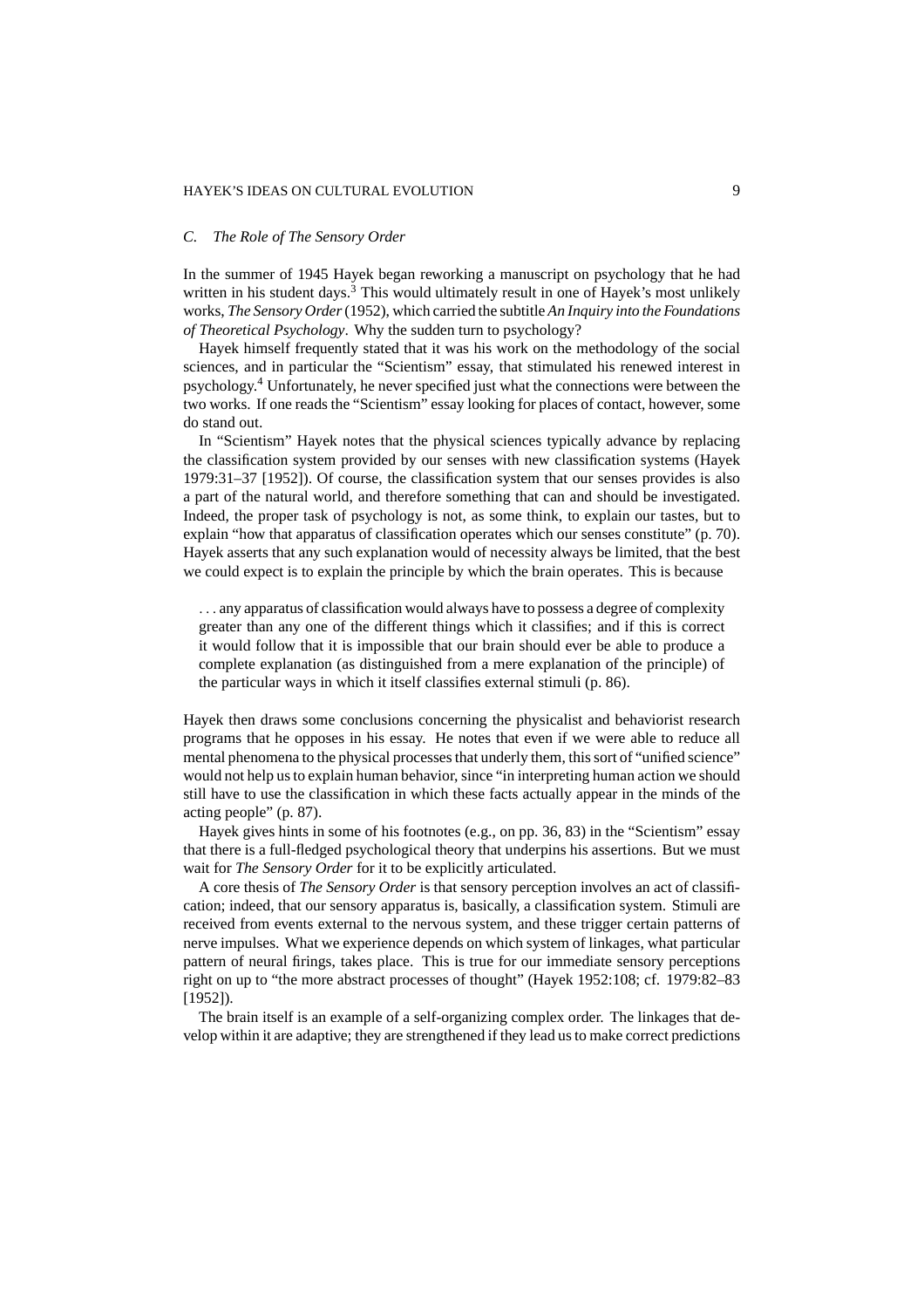about the "external environment," and weakened should they no longer work. The sensory order that ultimately results may be viewed as providing us with a "map" of relations between classes of events in the environment. (Since we never have an unmediated access to the world, the actual relationship between that map and whatever constitutes "the external world" will always be problematical, however.) Hayek again asserts, as he had in the "Scientism" essay, that we may come to understand the principle by which the sensory order operates, but we will never be able to get down to more detailed explanations that might allow us to predict which specific sequences of neural firings, or which specific mental events, will take place. And again, the argument about classification systems needing to be of higher order of complexity than the events they explain is invoked (Hayek 1952:184–190).

I have shown how certain of the themes in the "Scientism" essay and in *The Sensory Order* might be linked up. But our real concern here is how working on *The Sensory Order* led Hayek to all sorts of new areas of thought, and in particular, towards an exploration of evolutionary themes. In a retrospective assessment, Hayek himself attests that such a relationship exists:

My colleagues in the social sciences generally find my study on *The Sensory Order*... uninteresting or undigestable. But the work on it has helped me greatly to clear my mind on much that is very relevant to social theory. My conception of evolution, of a spontaneous order and of the methods and limits of our endeavors to explain complex phenomena have been formed largely in the course of the work on that book. As I was using the work I had done in my student days on theoretical psychology in forming my views on the methodology of the social sciences, so the working out of my earlier ideas on psychology with the help of what I had learnt in the social sciences helped me greatly in all my later scientific development (Hayek 1979:199–200).

It is significant that, in talking about *The Sensory Order*, Hayek links together the notions of evolution, spontaneous orders, and the limits to explanation when dealing with complex phenomena. In my opinion, it was this psychological work that got Hayek thinking more deeply about the ubiquity of spontaneously-organizing adaptive complex orders in fields other than economics, where the classicals and men like Menger had previously identified them.

## *D. The Crucial Decade of the 1950s*

Our reconstruction of the development of Hayek's thinking in the 1950's will be aided by an examination of some of his published work, as well as by reference to certain materials found in the Hayek Archives at the Hoover Institution at Stanford.

Hayek came to the University of Chicago in late 1950. Each fall he organized a seminar that would continue into the spring quarter of the following year. The first two seminars were on "Equality and Justice" and "The Liberal Tradition," seminars that would provide background for his 1960 book, *The Constitution of Liberty*. We are more interested, however, in his third seminar, one which began in the fall quarter of 1952 and was titled in his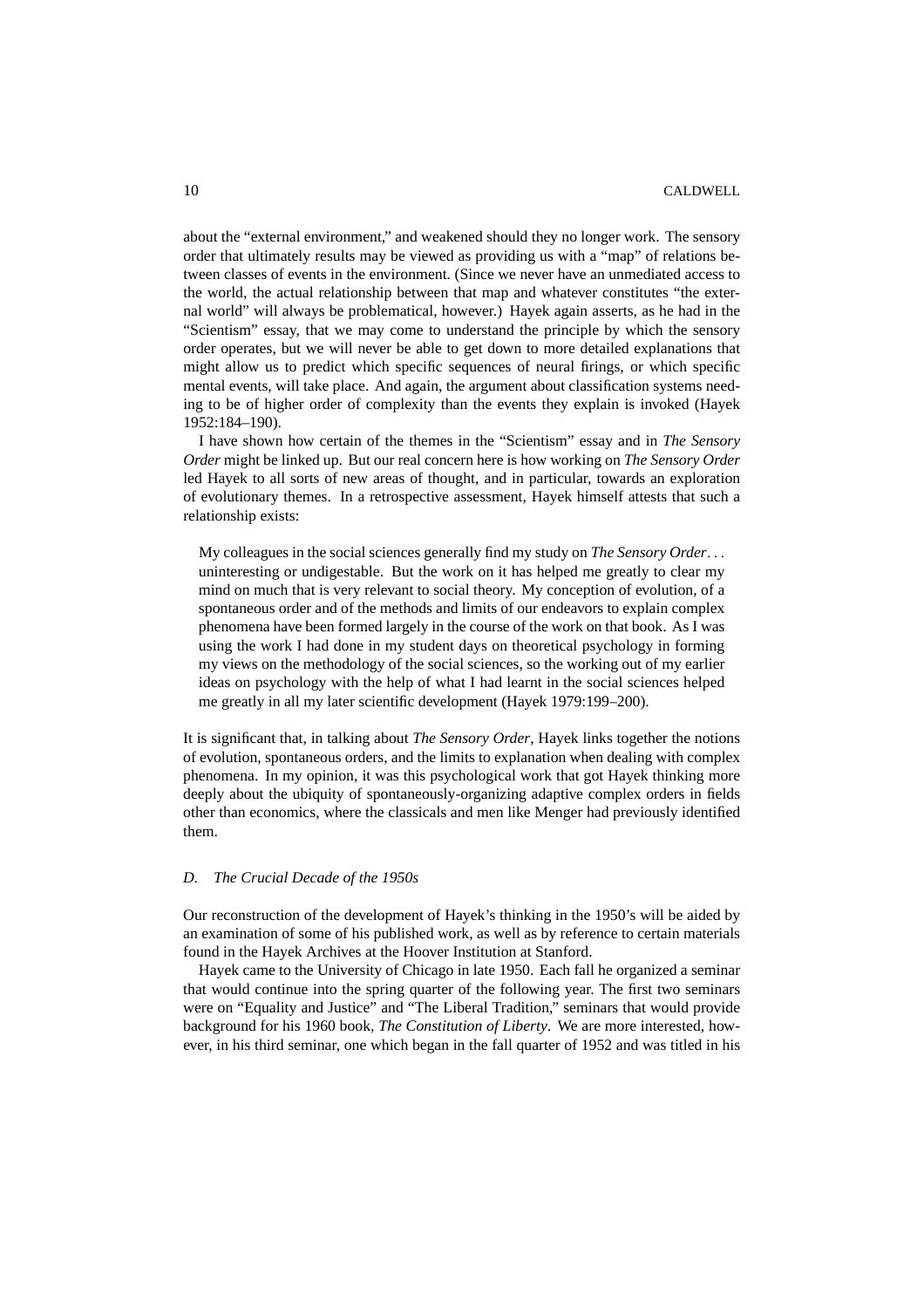provisional syllabus "Scientific Method and the Study of Society." The "Scientism" essay and *The Sensory Order* were the two principal seminar readings on the social sciences. According to his course outline, the first part of the seminar was a survey of the classification of the various natural and social sciences. Included in the seminar materials was a chart listing phenomena at various "levels of organization" (gene, cell, individual, interbreeding population, society, biota), various fields of study associated with them (e.g., genetics, physiology, paleontology), and the sorts of problems (e.g., secular change, reproduction, persistence) that might be studied at each level. Next came an overview of the problem of induction (with sections on verification and falsification) followed by a review of the positivist tradition (Comte, Mach, Pearson, as well as Pragmatism, Logical Positivism, Physicalism, and Operationalism, were listed parenthetically here). During this early part of the course, the plan was to have outside experts come in to introduce the discussions. (Hayek Archives, Box 63, numbers 13 & 14).

Hayek was later to call the seminar "one of the greatest experiences of my life" (Hayek 1983:134). Among those who attended were such luminaries as Enrico Fermi and the geneticist Sewall Wright.<sup>5</sup> Though it is difficult to know the details of what Hayek might have learned from the seminar, it is evident from the course materials that he saved, and particularly his "levels of organization" approach, that the course provided him the opportunity to expand his interests in biology and other areas of investigation.

In 1952 Hayek also worked on a manuscript entitled "Within Systems and about Systems." Hayek never finished the paper, and not suprisingly, since it was clearly one of his most ambitious projects. Building directly on his work in *The Sensory Order*, Hayek hoped to develop a general theory of communication. In his model, communication would take place between two systems, where each system was a classificatory system that itself contained numerous classification systems. Hayek tried to outline what it would mean for such causal systems to have "intentions" and "goals," which he felt was necessary in order for communication to occur. The early part of the essay dealt with principles of explanation.

Rather than finishing the manuscript, Hayek decided instead to break it into parts. One of these became his 1955 essay, "Degrees of Explanation" (Hayek 1967 [1955]).<sup>6</sup> In that work he analyzed the types of explanations that are possible in various sciences, both natural and social. If one compares it with his "Scientism" essay, an essay putatively on the same subject, a striking difference is evident. In "Degrees of Explanation" he distinguishes among the various sciences, but now the dividing line is not between the natural and social sciences, but between those that study relatively simple versus complex phenomena. And intriguingly, when Hayek seeks to illustrate his claims about sciences that study complex phenomena, he chooses not economics but the theory of evolution. In doing so, he links evolutionary theory directly to his earlier ideas about "explanations of the principle": "The most familiar instance in the natural sciences of this sort of mere 'explanation of the principle' is probably provided by the theory of evolution by natural selection of different organisms" (pp. 11–12). Nearly the exact same sentence appears, as it turns out, on p. 2 of his 1952 manuscript, "Within Systems and About Systems." So in unpublished pieces in the early 1950s, then in published work a few years later, Hayek was identifying evolutionary theory as yet another example of a (in this case, famous) scientific theory that attempts to explain complex phenomena, one in which "explanations of the principle" are often all that can be obtained.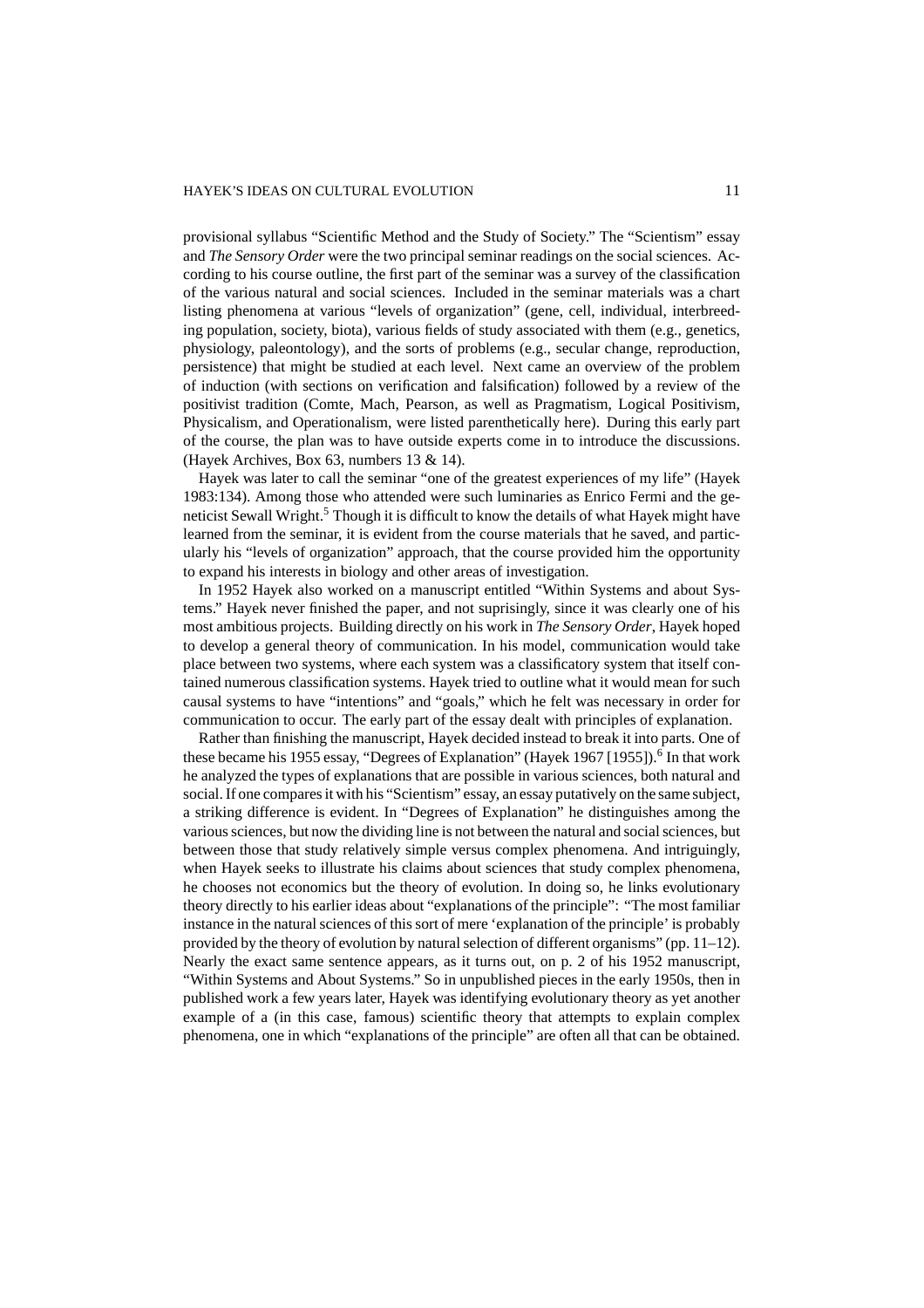A further broadening of Hayek's interests can be seen in the footnote citations of "Degrees of Explanation." Among those cited are Warren Weaver, the author of "Science and Complexity," (p. 4, footnote 1); the biologist and systems theorist Ludwig von Bertalanffy, (p. 13, notes 8 & 9); and Norbert Weiner, the father of cybernetics (p. 14, note 10). At the end of the paper, Hayek links these other areas with his own earlier idea of "explanations of the principle":

... as the advance of the sciences penetrates further and further into more complex phenomena, theories which merely provide explanations of the principle, or which merely describe a range of phenomena which certain types of structures are able to produce, may become more the rule than the exception. Certain developments of recent years, such as cybernetics, the theory of automata or machines, general systems theory, and perhaps also communication theory, seem to belong to this kind (Hayek 1967:20  $[1955]$ .<sup>7</sup>

A final possibly significant event was the Darwin Centennial Celebration that was held at the University of Chicago from November 24–28, 1959. In the year preceding the event 43 papers were written, circulated and discussed by interested faculty and students, and later five panel discussions were set up on various topics in the study of evolution. Though Hayek did not contribute a paper, he participated in the discussions preceding the conference. "The Evolution of Mind" was the name of the panel to which he contributed. The title of the fifth panel is also of interest: "Social and Cultural Evolution" (Hayek archives, Box 66, number 1).

Let us now try to link up these developments with our earlier discussion of *The Constitution of Liberty*, where the notion of "cultural" or "social evolution" first explicitly entered Hayek's published work. We have seen that in the early 1950s, and due to his work on theoretical psychology in *The Sensory Order*, Hayek was led to investigate an ever-broadening range of fields, from biology and evolutionary theory, to systems theory, to cybernetics and theories of communication, all of which offered explanations of the principles underlying the complex phenomena with which they dealt. In the second half of the decade Hayek returned to his investigations of political philosophy and the history of jurisprudence that would become *The Constitution of Liberty*. Hayek revised the manuscript that would become that book during the winter of 1958–59, and brought the finished product to his publisher in May 1959 (Hayek 1994:130). At that very moment he was also participating in the Darwin Centennial. It certainly seems plausible that his new references to "evolutionary theory" and "social evolution" in *The Constitution of Liberty* reflected ideas he had picked up through the various activities he engaged in during the decade preceding its publication.

Hayek had long been familiar with the fundamental discovery of the Scottish enlightenment philosophers, something that he had first hinted at in his inaugural lecture at the LSE (Hayek 1991:26–28 [1933]). Their insight, rediscovered by Menger, was that many social institutions that benefit mankind gradually emerge and evolve with little guidance from the agents that create them; that these institutions are the result of human action but not of human design. But whereas in 1945 Hayek characterized this idea within the context of the debate between proponents of "individualism true" and "individualism false," by 1960 he was calling it an example of "the evolutionary conception."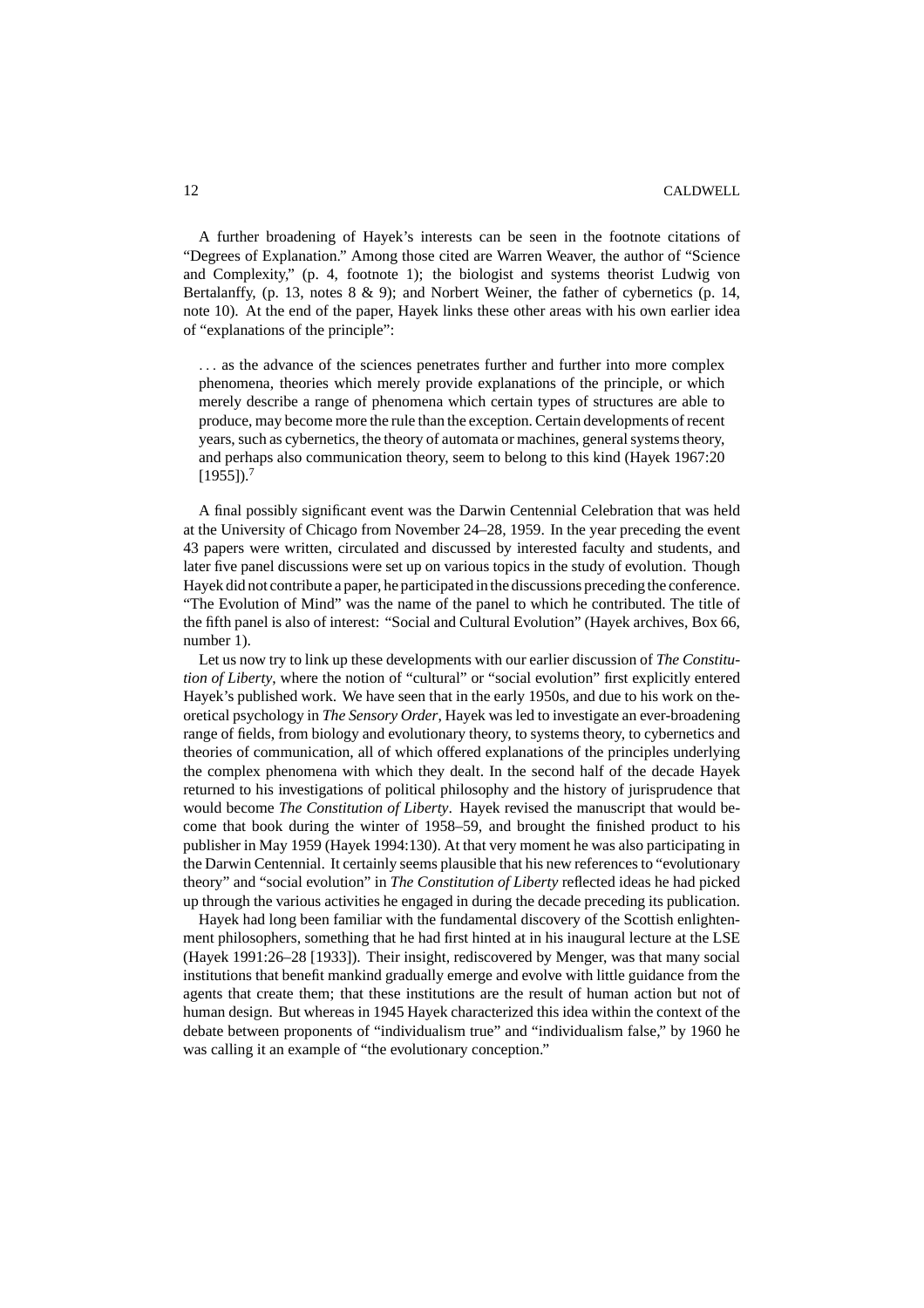This was, it seems to me, a crucial breakthrough, a reordering of how Hayek interpreted and characterized certain theories about the world, and it was to be a permanent change. What started out as two separate programs, one an examination of the institutions that promote liberty, the other a study of theoretical psychology and its philosophical implications, began to become in various ways intertwined. Hayek dropped the language he used in his earlier debates concerning the methodology of the social sciences, and adopted instead a more "scientific" language concerning various types of complex phenomena. With his new perspective certain types of phenomena, not usually thought of as similar, became forever linked. These themes would find a permanent place in Hayek's subsequent published work.

## **IV. The Ubiquity of Rules and Orders**

In the 1960's Hayek began generalizing his ideas in such articles as "Rules, Perception and Intelligibility" (Hayek 1967 [1962]) and "The Theory of Complex Phenomena" (Hayek 1967 [1964b]), the latter of which he viewed as something of a companion piece to "Degrees of Explanation" (Hayek 1967:3 [1955]). In his papers three salient points emerge:

- 1) Complex orders occur within a variety of phenomena, from the individual brain all the way on up to a society.
- 2) Orders typically arise when elements contained in them follow abstract rules.
- 3) Rules are often followed unconsciously; that is, the "agent" following them (even in cases where the "agent" is a human, so is capable of speech) cannot explain what the rule is or why he is following it.

Thus we find Hayek arguing that certain activities that are below the level of consciousness, or that in part constitute it, like perception itself, are rule-guided activities. Perception involves the capacity to identify regularities or patterns (or "rules") in, for example, the actions (gestures, facial expressions) or speech of others. He notes that certain "higher animals" share some of these abilities with us (Hayek 1967:43–46 [1962]; 1967:23–24  $[1964b]$ .

Pattern recognition also plays a crucial role in such things as imitation and in the transfer by learning of rules. The capacity of children to use language in accordance with rules of grammar and idiom is a good example here; note that children are often unaware of the rules that they are learning, while even experts in the field of linguistics typically have difficulty in specifying them.

Certain instinctive behaviors exhibited by animals (e.g., if you get too far from your lair, do not fight) appear to be rule-guided. So too do the skills of craftsmen or athletes, the "knowledge how" to perform certain "hard to do" tasks. People who possess such skills typically cannot state how they do what they do. Hayek notes that "so far as we are able to describe the character of such skills we must do so by stating the rules governing the actions of which the actors will usually be unaware" (Hayek 1967:44 [1962]).

Rule-governed action also exists at the higher level of society, and they enhance the functioning of the complex order that is society. One example would be "rules of conduct," about which Hayek says: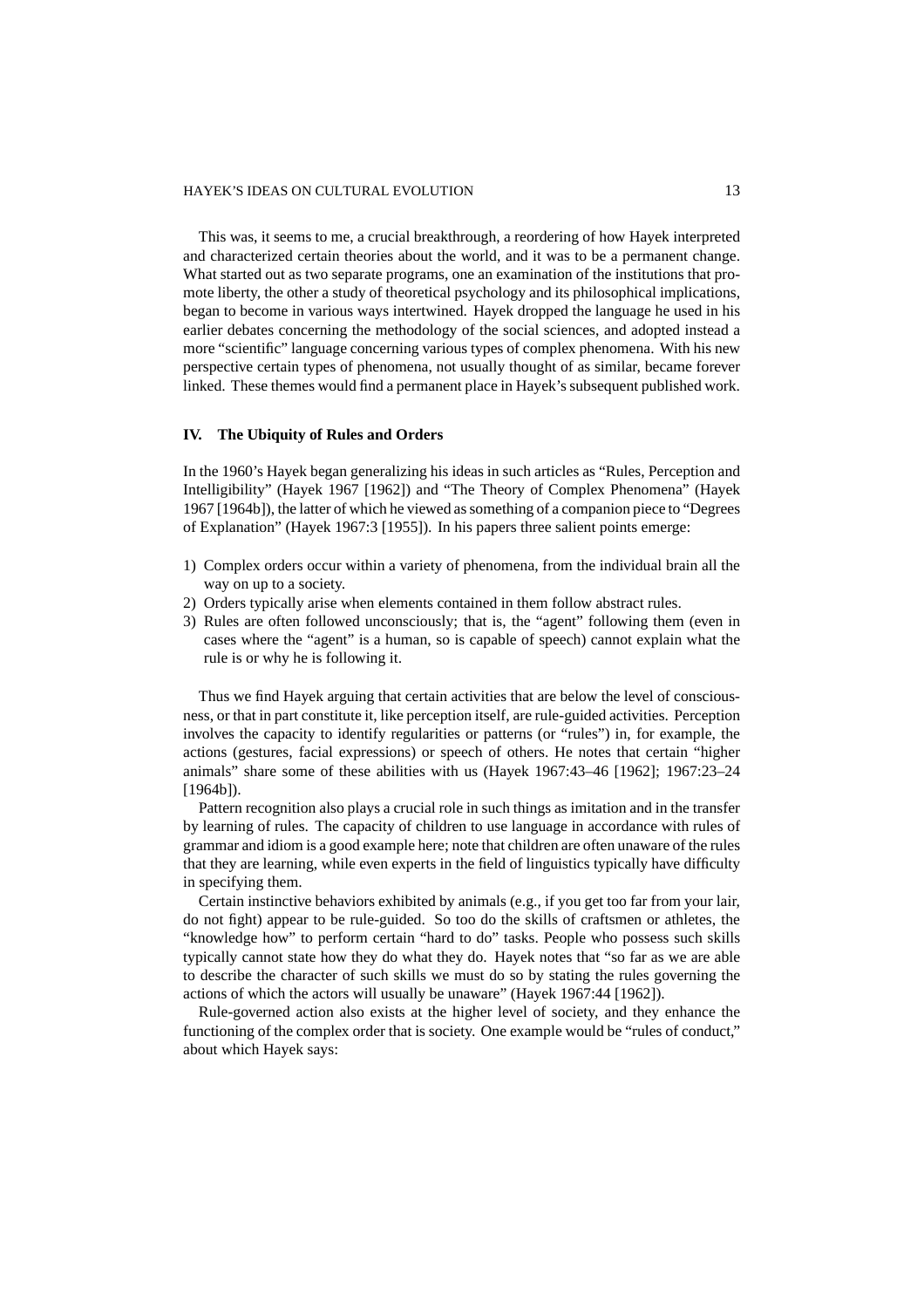Of these conventions and customs of human intercourse, the moral rules are the most important but by no means the only significant ones. We understand one another and get along with one another, are able to act successfully on our plans, because, most of the time, members of our civilization conform to unconscious patterns of conduct, show a regularity in their actions that is not the result of command or coercion, often not even of any conscious adherence to known rules, but of firmly established habits and traditions (Hayek 1960:62).

Another example is our laws, which Hayek says differ from commands by being abstract and general rules of behavior. Laws often evolved from unarticulated rules of custom, and with more formal statement their abstract and general character became more evident (Hayek 1960:159–161).

The two examples just given, both dealing with codes of conduct (one the moral code, the other the code of law) that when followed enable the complex order of society better to function, are taken from *The Constitution of Liberty*. So Hayek's generalization (that is, to areas beyond the realm of the mind or the behavior of an individual) of the notion that rule-governed conduct may lead to the development of complex orders was already beginning to show in his 1960 work.

There are two further pieces of evidence from the 1960s that Hayek had come to believe that the generalization had numerous applications. The first is his organization of an "Analogy Symposium" that took place at the Villa Serbelloni in Bellagio, Italy on April 17–24, 1966. In his initial proposal, Hayek offered the following description of:

... a symposium on unconscious rules governing conscious action. The discussion would have to start by considering the role which rules not known to the actor play in physical skills, language, law and morals, the visual arts with the aim of throwing light on

- ∗ the cultural transmission of unformulated rules (i.e., their acquisition without explicit teaching)
- ∗ the requirement of the common possesssion of unformulated rules for the intelligibility of communications
- ∗ the general problem of pre-conscious learning from experience (the formation and alteration of an unconscious framework within which consciousness moves) (Hayek archives, Box 65, number 7).

Hayek here seems to have been searching for evidence (and for compatriots!) from other fields to support his thesis.

Next is his article "Notes on the Evolution of Systems of Rules of Conduct" (Hayek 1967a) which carries the subtitle "The Interplay Rules of Individual Conduct and the Social Order of Actions." In a footnote at the beginning of the article he states, "... we shall occasionally use the pair of concepts 'order and its elements' and 'groups and individuals' inter-changeably, although the former is of course the more general term of which the relation between group and individual is a particular instance" (Hayek 1967a:66). The article is Hayek's clearest published attempt to provide a general statement of the ubiquitous relationship between rules and orders, and of their evolution.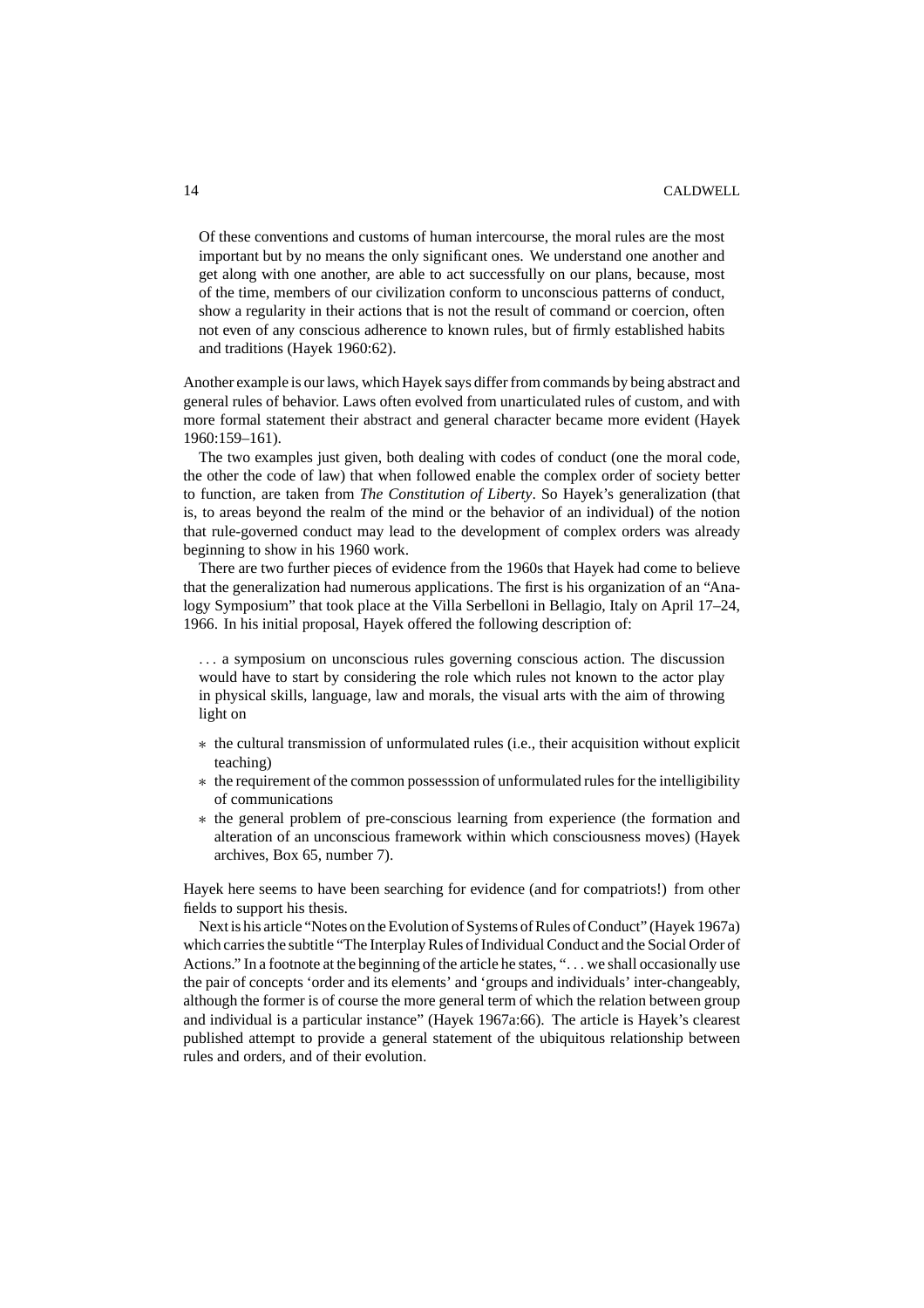#### HAYEK'S IDEAS ON CULTURAL EVOLUTION 15

In the article Hayek also states that in both "animal and human societies... the genetic (and in great measure also the cultural) *transmission* of rules of conduct takes place *from individual to individual*, while what may be called the natural *selection* of rules will operate on the basis of the greater or lesser efficiency of the resulting *order of the group*" (p. 67, emphasis in the original). Though he does not use the term, this is Hayek's first articulation of the notion of group selection. Three pages later (p. 70) he approvingly cites the work of V. C. Wynne-Edwards, a chief modern proponent of group selection.

By the late 1960s, then, the links between complex orders, evolution, and rule following behavior were all in place. Hayek also tied these ideas in with his perennial concern about knowledge and its acquisition (learning), as Viktor Vanberg has very aptly summarized:

... one can look at *biological evolution*, *individual learning* and *cultural evolution* as separate, though interdependent, levels of learning. In biological evolution the learning takes place at the level of the species. It is the distribution of traits within the species that shifts in the direction of increased adaptive fit. In individual learning it is the distribution of behavioral propensities or dispositions within a person's acquired behavioral repertoire which becomes more adapted to relevant aspects of the environment. Such learning is linked to biological evolution in the sense that the *capacity* to learn is a matter of genetic endowment. Yet, *what* is learned is dependent on the particular person's environment. Sociocultural evolution, finally, builds upon the capacity of individuals to learn, yet it is about learning at the social or collective level in the sense that the distribution of practices and problem-solutions within "social populations" or groups shifts in the direction of increased problem-solving capacity. Sociocultural evolution, again, conditions individual learning. As individuals find themselves endowed with an unalterable *genetic heritage* that conditions their capacity to learn, they find themselves born into a semi-permanent framework of their *sociocultural heritage* that conditions *what* they learn (Vanberg 1994b:179, emphases in the original).

## **V. Further Developments**

#### *A. Law, Legislation and Liberty and The Fatal Conceit*

Though the three volumes of *Law*, *Legislation and Liberty* were published in 1973, 1976, and 1979, Hayek tells us that work on them began soon after he left Chicago in 1962 for the University of Freiburg im Breisgau (Hayek 1994:131). In his "Epilogue" to the trilogy Hayek asserts the ubiquity of the idea of evolving complex orders: "We understand now that *all* enduring structures above the level of the simplest atoms, and up to the brain and society, are the results of, and can be explained only in terms of, processes of selective evolution, and that the more complex ones maintain themselves by constant adaptation of their internal states to changes in the environment" (Hayek 1979:158, emphasis in the original). His earlier emphasis on the relationship between rules and orders also suffuses the work; indeed, he chose *Rules and Order* as the title for the first volume.

Though there is much continuity with earlier work, there are also some new twists.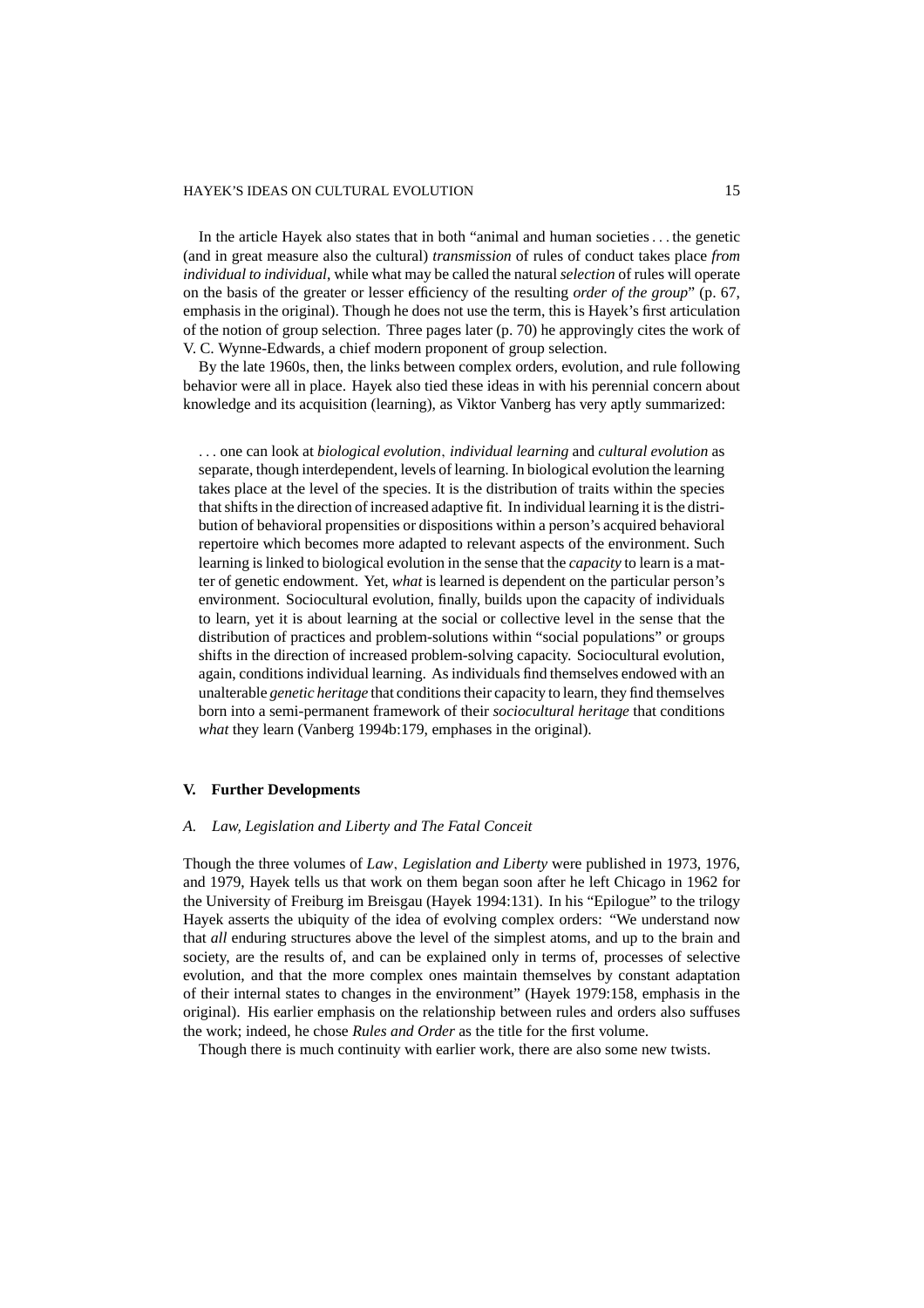- 1) Hayek states that there are three sources of human values: our genetic inheritance; those that are the product of rational thought; and finally culture, which "*is neither natural nor artificial*, *neither genetically transmitted nor rationally designed*" (Hayek 1979:155, emphasis in the original). This tripartite division, but using the terms natural, artificial, and "The Results of Human Action but not of Human Design," first appeared in the 1960's in his lecture of the same name (Hayek 1967b; cf. 1978 [1971]). A similar distinction will appear in *The Fatal Conceit* when Hayek says that present extended order lies "between instinct and reason." It is within this context that Hayek faults the sociobiologists, whom he criticizes for their failure to recognize that there are three rather than two orders. (Hayek 1988:153–55).
- 2) Cultural evolution reaches far back in time, so that "...*mind and culture developed concurrently and not successively*" (Hayek 1979:156, emphasis in the original). First by imitation, and later with the development of language (both of which require pattern recognition), humans were able to pass on learnt rules of conduct, rules that allowed them to engage their environment more successfully. Reason came later:

Thus a tradition of rules of conduct, existing apart from any one individual who had learnt them, began to govern human life. It was when these learnt rules, involving classifications of different kinds of objects, began to include a sort of model of the environment that enabled man to predict and anticipate in action external events, that what we called reason appeared. There*was then probably much more* "*intelligence*" *incorporated in the system of rules of conduct than in man*'*s thoughts about his surroundings* (Hayek 1979:157, emphasis in the original).

- 3) Because the origins of culture stretch far back in time, few artifacts survive. Often the best we can do is to engage in a sort of "conjectural history" about how our traditions developed (Hayek 1979:156). Hayek had approvingly mentioned Mandeville's recourse to "conjectural history" earlier (Hayek 1978:251, note 4 [1966]). Chapters 2 & 3 of *The Fatal Conceit* may be interpreted as Hayek's attempt to provide a conjectural history that accounts for such institutions as private property and trade.
- 4) The rules of conduct exist on many levels, since in addition to our genetic heritage and the rules followed within our current culture, there is the residue of rules that may have survived from earlier periods of cultural evolution. The question arises: how do rules ever change? Hayek answers simply: "Most of the steps in the evolution of culture were made possible by some individuals breaking some traditional rules and practising new forms of conduct—not because they understood them to be better, but because the groups which acted upon them prospered more than others and grew" (Hayek 1979:161). The sentence carries a footnote citing the work of Sewall Wright and V. C. Wynne-Edwards, and which states in part "Although the conception of group selection may now not appear as important as it had been thought after its introduction ... , there can be no doubt that it of the greatest importance for cultural evolution" (p. 202, note 37). This appears to be Hayek's first explicit mention of the term "group selection" (though, as we have seen, he had begun citing Wynne-Edwards' work more than a decade earlier, and had known Wright since the early 1950's). In *The Fatal Conceit* Hayek would repeat that despite its shortcomings within the field of biology, group selection remains important for the understanding of cultural evolution (Hayek 1988:25).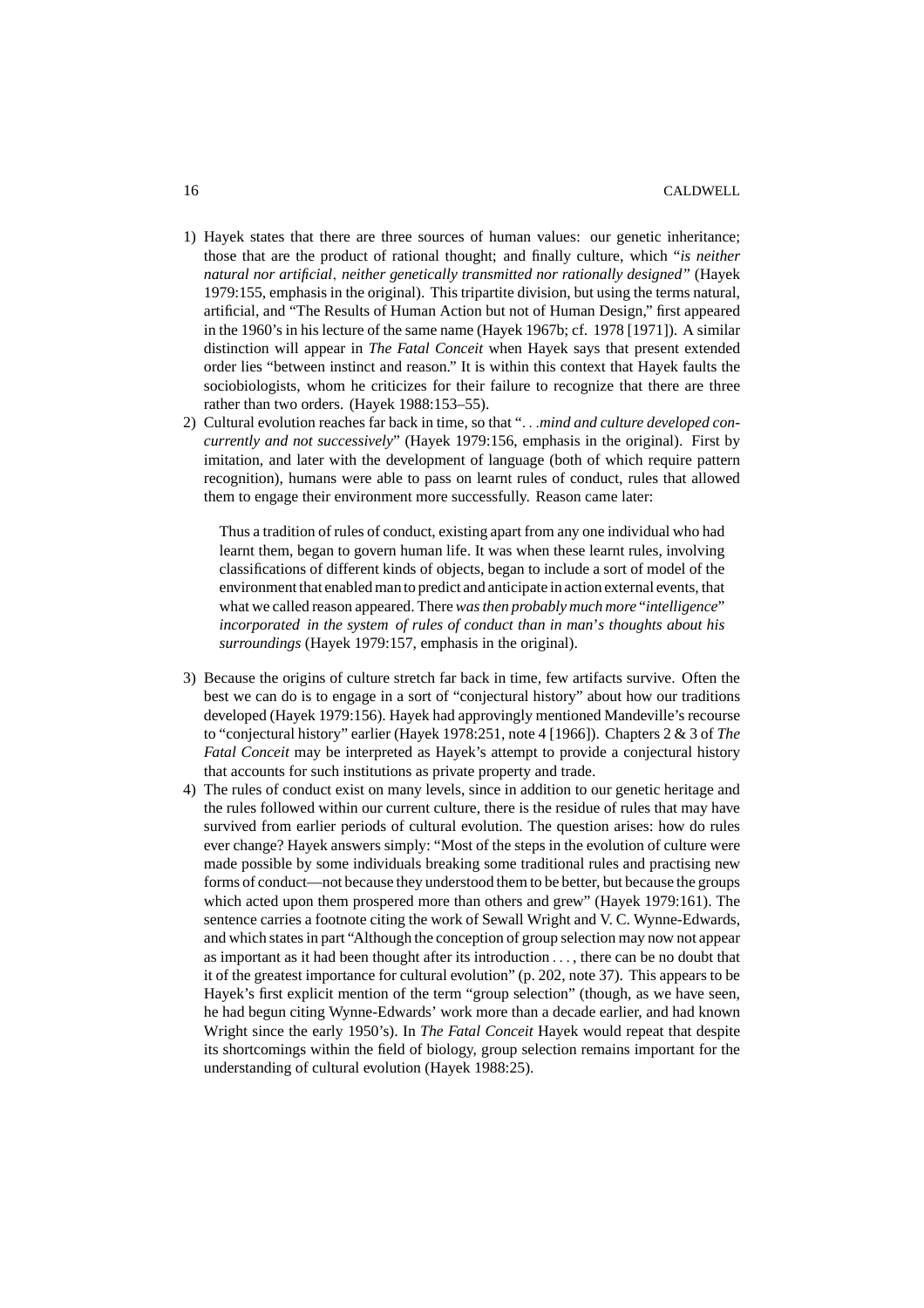## HAYEK'S IDEAS ON CULTURAL EVOLUTION 17

5) Hayek then lists the sorts of "breaking of traditional rules" that he had in mind:

There can be little doubt that from the toleration of bartering with the outsider, the recognition of delimited private property, especially in land, the enforcement of contractual obligations, the competition with fellow craftsmen in the same trade, the variability of initially customary prices, the lending of money, particularly at interest, were all initially infringements of customary rules. And the law-breakers, who were to be path-breakers, certainly did not introduce the new rules because they recognized that they were benefical to the community, but they simply started some practices advantageous to them which then did prove beneficial to the group in which they prevailed (Hayek 1979:161).

As noted above, Hayek provides a more detailed account of some of these changes in *The Fatal Conceit*.

6) In recent times our suppressed primordial instincts have re-emerged. One example of this atavistic impulse is the call for a more just distribution of incomes, another is the plea for egalitarianism. These calls have been bolstered by the writings of such misguided prophets as Marx and Freud. If they were to be followed, however, the process of social evolution would be brought to an end, as variation would be halted. These themes are also repeated in *The Fatal Conceit*.

In his later years, then, Hayek began to explore the content of the rules that successful societies had developed. He speculated as to how the rules and codes came about, using everything from conjectural history to references to recent studies, citing everyone from Scottish philosophers to economic historians to social anthropologists. He also tried to account for our resistance to certain of these rules, and to explain why such rules nonetheless had survived. It was for the last task that Hayek came more and more to believe that the concept of group selection was essential.

#### *B. The Interpretive Puzzle of The Fatal Conceit*

There were a number of references to *The Fatal Conceit* in the last section. Because it was his last book, some might be tempted to view it as containing the final distillation of the mature Hayek's thought. This temptation should be avoided; there are some facts surrounding the writing of the book that create interpretive difficulties.

*The Fatal Conceit* is a problematic book on a number of levels. It was first conceived in the late 1970s. A few years later Hayek convened a conference on it which was attended by James Buchanan, who recounted:

In August 1982, a small group of economists from several countries made a journey to Obergurgl, high in the Austrian Alps, for a two-day conference with Professor Hayek at his long-time summer habitat. The ostensible purpose of the conference was to criticize and discuss early manuscript versions of what was then projected to be a treatise, to be entitled *The Fatal Conceit*. I reveal no secrets when I state that the participants were skeptical, even after two-days discussion, about prospects for the circulated material to be transformed into a publishable book (Buchanan 1988–89:3).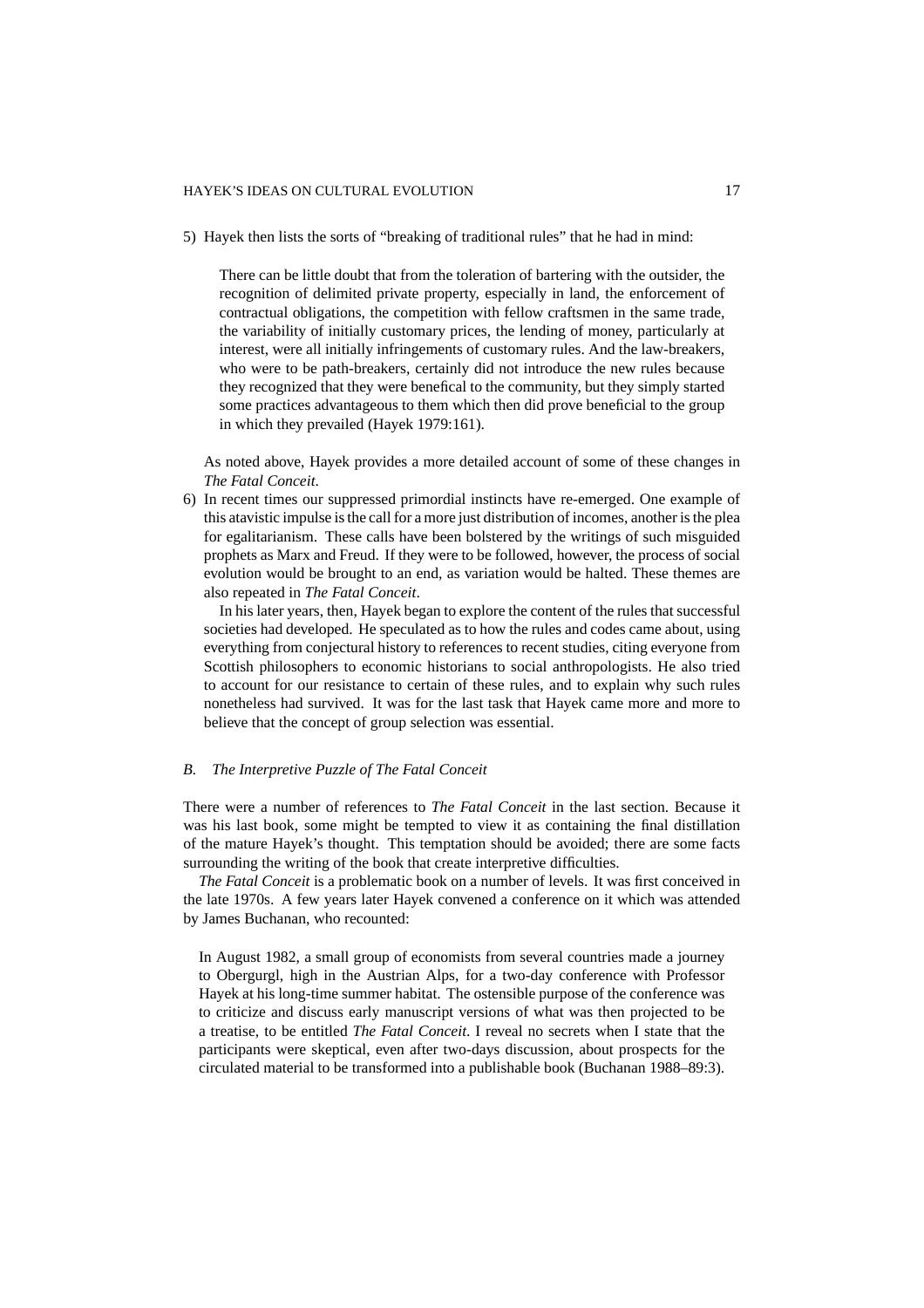Buchanan goes on to say that he was surprised to see how well the final product ultimately turned out, praising both Hayek and philosopher W. W. Bartley III for their work.

Bartley, a student of Karl Popper's, was to have been both Hayek's and Popper's official biographer, but he predeceased them both, dying in February, 1990. When Hayek's own health was deteriorating in the 1980s, he asked Bartley for help as editor, and the book probably would not have been published except for Bartley's assistance. Despite Bartley's considerable efforts, the book is not one of Hayek's finest. There are no footnotes, and parts of it seem cobbled together from Hayek's file cards or from bits and pieces of what Hayek had written elsewhere.

But far more important, it is not clear how much of the book should be attributed to Hayek, and how much to Bartley. Nor is it likely that we will ever have an answer to that question, now that both of the principals are dead.<sup>8</sup>

As was shown in the last section, there is considerable continuity between some of the things that Hayek had written in *Law*, *Legislation and Liberty* and what appears in *The Fatal Conceit*. But a number of novel ideas (novel, at least, coming from Hayek) regarding evolutionary themes also appear in the latter book. For example, Hayek offers a ringing endorsement of "evolutionary epistemology" (p. 10), an extension of Popper's work that Bartley helped to develop. He also claims that his intent is to develop an evolutionary ethics "parallel and supplementary to, yet quite distinct from, the already well-advanced development of evolutionary epistemology" (p. 9). Though not on evolutionary theme, another problematical discussion occurs in Chapter 5, where Hayek asserts that our morals are not rationally justifiable, a position that clearly derives from Bartley.

Now it is certainly very conceivable that Hayek had come to accept these mainstays of Popperian and Bartleyian thought. Hayek's contacts with Popper became more frequent in the early 1980's.9 Stephen Kresge, the present General Editor of *The Collected Works of F. A. Hayek*, frequently accompanied Bartley to Freiburg in the middle 1980's when the latter was working with Hayek on the book and on plans for the *Collected Works*. Kresge reported to me in a personal conversation that during these visits Hayek came to view Bartley's formulations about rationality and justification as resolving certain weaknesses in his own position. On the other hand, it also is evident that the final draft of *The Fatal Conceit* would have looked different had Hayek's poor health not made it necessary for him to utilize an editor.

Whatever we might make of these questions of influence, two Hayekian goals do seem clear in the book. The first is to provide a bit of the "conjectural history" of the development of our cultural traditions that he alluded to earlier. The second is to trace in detail where the Western intellectual tradition went wrong in trying to understand its own cultural development. In a sense this latter effort is Hayek's attempt to complete the task left unfinished in the Abuse of Reason project.<sup>10</sup> These two themes of the book seem to me to constitute its Hayekian core.

#### **VI. Concluding Remarks**

In 1945 Hayek dubbed the discoveries of the Scottish Enlightenment philosophers, discoveries he had identified earlier in his essay "The Trend of Economic Thinking," as reflecting "individualism true." By 1960 when Hayek referred to the discoveries he employed an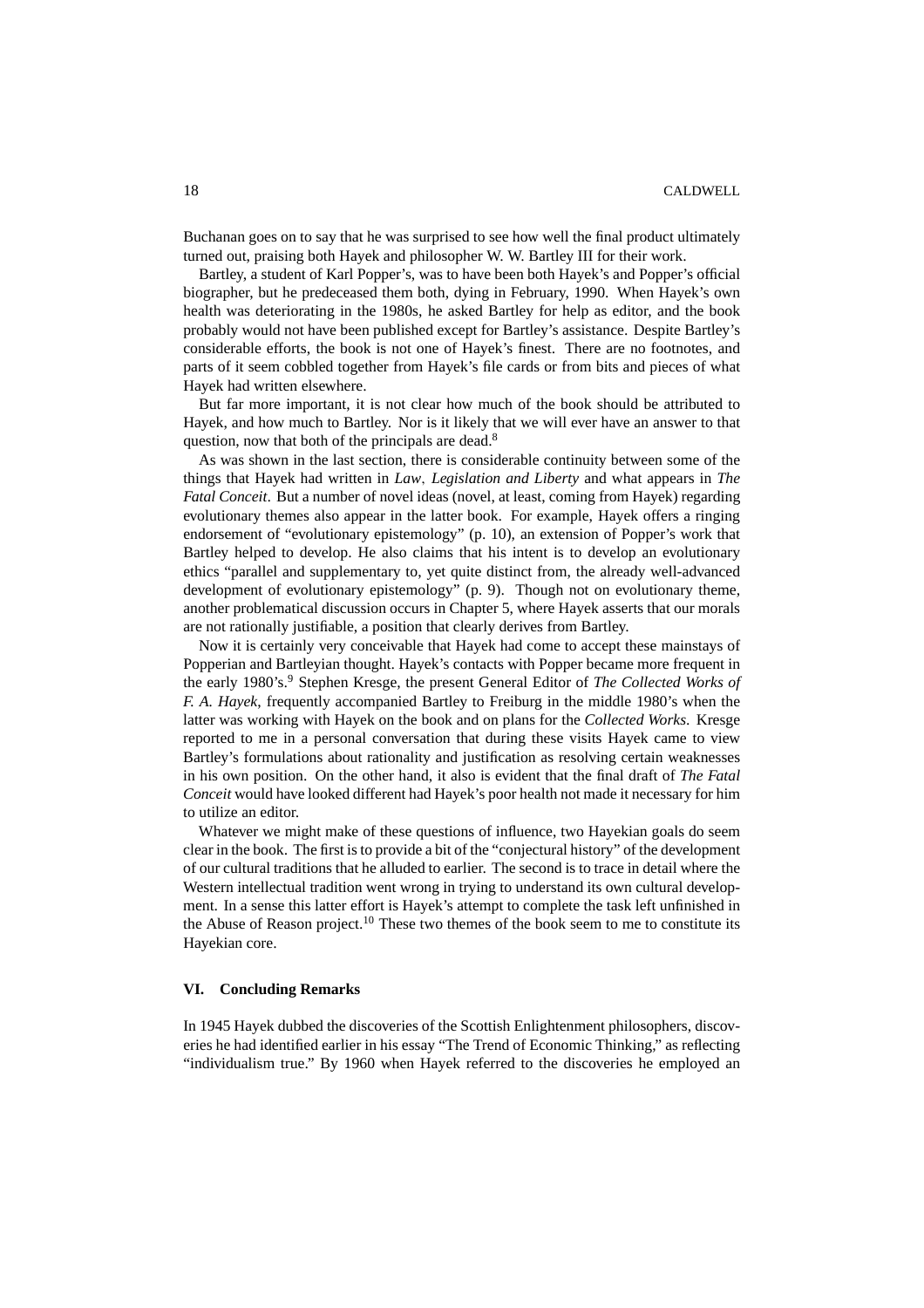evolutionary metaphor. The evolutionary metaphor subsequently came to dominate his discourse. This paper has offered hypotheses about how that change came about.

We identified a variety of factors. In the "Scientism" essay Hayek first proposed the methodological tenet that "explanation of the principle" was often the best one could do when dealing with complex social phenomena. His attempt to explore this and other problems led him back to the psychological studies of his youth, and finally culminated in the publication of *The Sensory Order* in 1952. At the Committee on Social Thought Hayek organized a seminar on the methodology of the natural and social sciences, and this led him to a number of new areas of investigation. By the mid-1950s, his methodological writings began to show the influence of biologists, systems theorists, and cyberneticists. And their influence ultimately spilled over into his writings on political and social theory.

By the 1960s Hayek was seeing complex orders everywhere. The orders were created as the result of individual elements following simple rules, and the principles at work could be effectively described using an evolutionary (though not Darwinian) metaphor. In the late 1960s Hayek explicitly added the mechanism of group selection to his description of cultural evolution. In the 1970s Hayek published the three volumes of *Law Legislation and Liberty*, and rules, orders and cultural evolution were all prominently on display. This was equally true of his last book, *The Fatal Conceit*, though there were also some new ideas to be found there. That Hayek's health began deteriorating as this book was put together raises some intriguing interpretive issues.

Our account is necessarily conjectural, but it is possible that further archival work might help either to refute it or to help fill in some blanks. Hayek's own notes, or student notes from his methodology seminar, might help us better to reconstruct the evolution of his thought in the early 1950s. And as suggested in footnote 8, a comparison between the finished and earlier manuscript versions of *The Fatal Conceit* might at least help us to decipher what Hayek originally had in mind.

If this account is accurate, it may shed some light on at least one further interpretive puzzle. I have long wondered why Hayek so often chose examples from the natural sciences in his essays about complex phenomena that were published in the 1950s and 1960s. Why didn't he write about social phenomena instead? The above account suggests that Hayek, following the Scottish philosophers and Menger, already understood that certain social institutions were examples of complex orders. His goal during the 1950s and 1960s was to establish in the minds of his readers their ubiquity in other scientific fields of study. We may conclude provocatively by noting that, in his desire to establish a self-consciously scientific basis for the study of complex social phenomena, one that emphasized the similarities among all those fields that studied such phenomena, this critic of Scientism followed a path that was rather different from those taken by other Austrian economists. It is also fair to say that the legacy, if there is one, of Hayek's unique brand of "scientific subjectivism" has yet to be fully explored.

#### **Notes**

1. Hayek's critics on these matters include Gray (1986), Steele (1987), Miller (1988), Hodgson (1993:153–157), Vanberg (1994a: Chapters 5 & 6), De Vlieghere (1994), Witt (1994), Vromen (1995:164–176), and Shearmur (1996:82–87); among his defenders are Yeager (1989), Boettke (1990), Lange-von Kulessa (1997), Whitman (1998), and Caldwell (manuscript). There are other criticisms besides the three mentioned in the text, but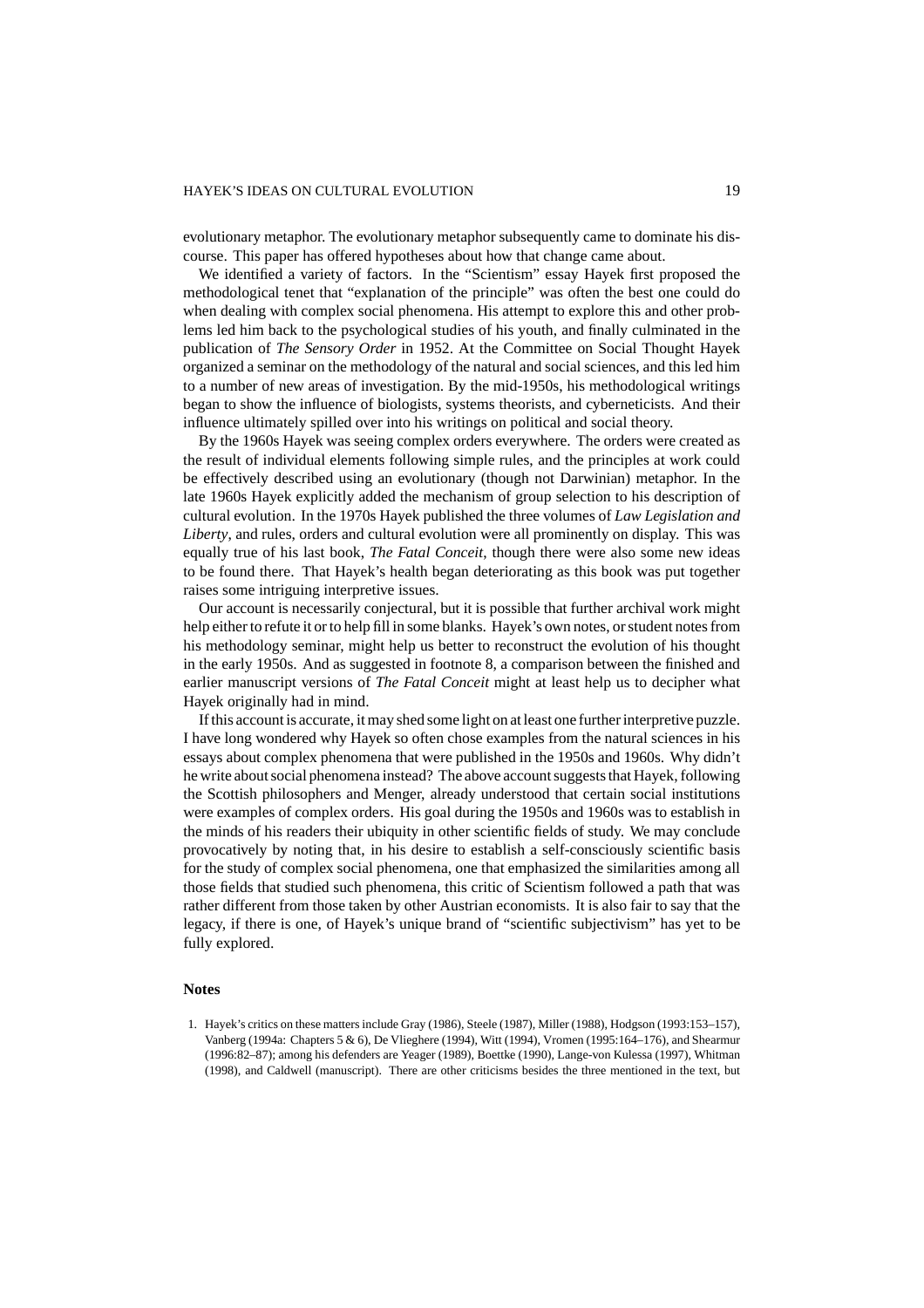these seem the most substantive. For example, the claim that Hayek fell into the naturalistic fallacy, that is, that he thought that the survival of an institution somehow guaranteed its optimality, is a misreading both of Hayek and of evolutionary theory, as Whitman (1998) effectively demonstrates.

- 2. Thus right from the start in his work on cultural evolution Hayek avoids the naturalist fallacy.
- 3. Though Hayek (1994:125) seems to suggest that he began the project in 1946, in a letter to Popper dated September 12, 1945 he mentions that his work had begun the preceding summer. This is confirmed by his statement in a contemporaneous letter to Otto Neurath that "I am at the moment entirely engrossed in an attempt to elaborate the psychological implications of the early part of my Scientism essays—or rather an attempt to restate certain ideas I had formed on this subject a very long time ago—at the moment at any rate I feel quite unable to give my mind to anything but these questions, but, of course, nothing may come of it." (Hayek, letter to Otto Neurath, dated 21 July 1945, located in Box 40, number 7, in the Hayek Archives, Hoover Institution, Stanford, CA.)
- 4. Note the letter to Neurath above. In another letter written prior to the publication of *The Sensory Order*, Hayek states: "The theoretical problems, on the other hand, have led me to take up again a life-long interest in physiological psychology and to prepare a book on the place of mind in the universe of nature in which I elaborate certain themes only sketched in 'Scientism.'" (Letter to John Nef, dated 6 November 1948, located in Box 55, number 1, in the Hayek Archives, Hoover Institution, Stanford, CA.) In a retrospective piece entitled "*The Sensory Order* After 25 Years," he wrote: "In the early 1940's, I had done a study of what I christened 'scientism'—that is, an examination of the harmful effects that the physics model had had on the methodology of the social sciences—and in this work had been driven both to rely in some measure on the results of my unpublished work in psychology and to think further about some of the problems with which I had dealt in it" (Hayek 1982:289). In *Hayek on Hayek*, he again stated that his work on *The Sensory Order* was stimulated by "my old ideas on theoretical psychology, which had been revived by the work on the methodology of the social sciences I had done during the early years of the war" (Hayek 1994:126). As he has done with other questions, however (e.g., see Caldwell (1998)), Hayek also offered an alternative account of what prompted him to return to psychology: "After *The Road to Serfdom*, I felt that I had so discredited myself professionally, I didn't want to give offense again. I wanted to be accepted in the scientific community. To do something purely scientific and independent of my economic view" (Hayek 1994:152). So multiple causation cannot be ruled out.
- 5. Wright's participation is significant because, as Hayek (1979:202, footnote 37) was later to note, he was one of the early proponents of group selection.
- 6. See Hayek's "Memorandum on Plans for Work, 1955" in Box 109, the Hayek Archives, Hoover Institution, Stanford, CA, where he states that he would break up "Systems within Systems" into parts, the first of which was "Degrees of Explanation." Hayek hoped to write a further paper titled "The Causal Determination of Purpose" but apparently never got beyond "sketching" it out. I have been unable to locate that sketch, if indeed it still exists.
- 7. Bertalanffy read and commented on *The Sensory Order* when it was in manuscript form. Hayek references both Bertalanffy and John von Neumann's "logic of automata" in "Systems within Systems," p. 4.
- 8. Various chapters from the early manuscript version mentioned by Buchanan exist, so it might be possible by comparing them with the published version to identify what might have been added under the influence of Bartley.
- 9. For example, Hayek gave the keynote address at the "Open Society and Its Friends" conference held in honor of Popper in New York in November, 1982. The conference led to the publication of a volume on evolutionary epistemology co-edited by Bartley; see Radnitzky and Bartley, eds. (1987).
- 10. Hayek described *The Fatal Conceit* as follows on one of his famous file cards: "This is to be the final outcome of what I planned about 1938 as *The Abuse and Decline of Reason* and of the conclusions which I published in 1944, the sketch on *The Road to Serfdom*. It is a work for which one has to be an economist but this is not enough!" (File card dated 22/05/85, provided by Stephen Kresge.)

## **References**

Boettke, P. (1990) "The Theory of Spontaneous Order and Cultural Evolution in the Social Theory of F. A. Hayek." *Cultural Dynamics* 3: 61–83.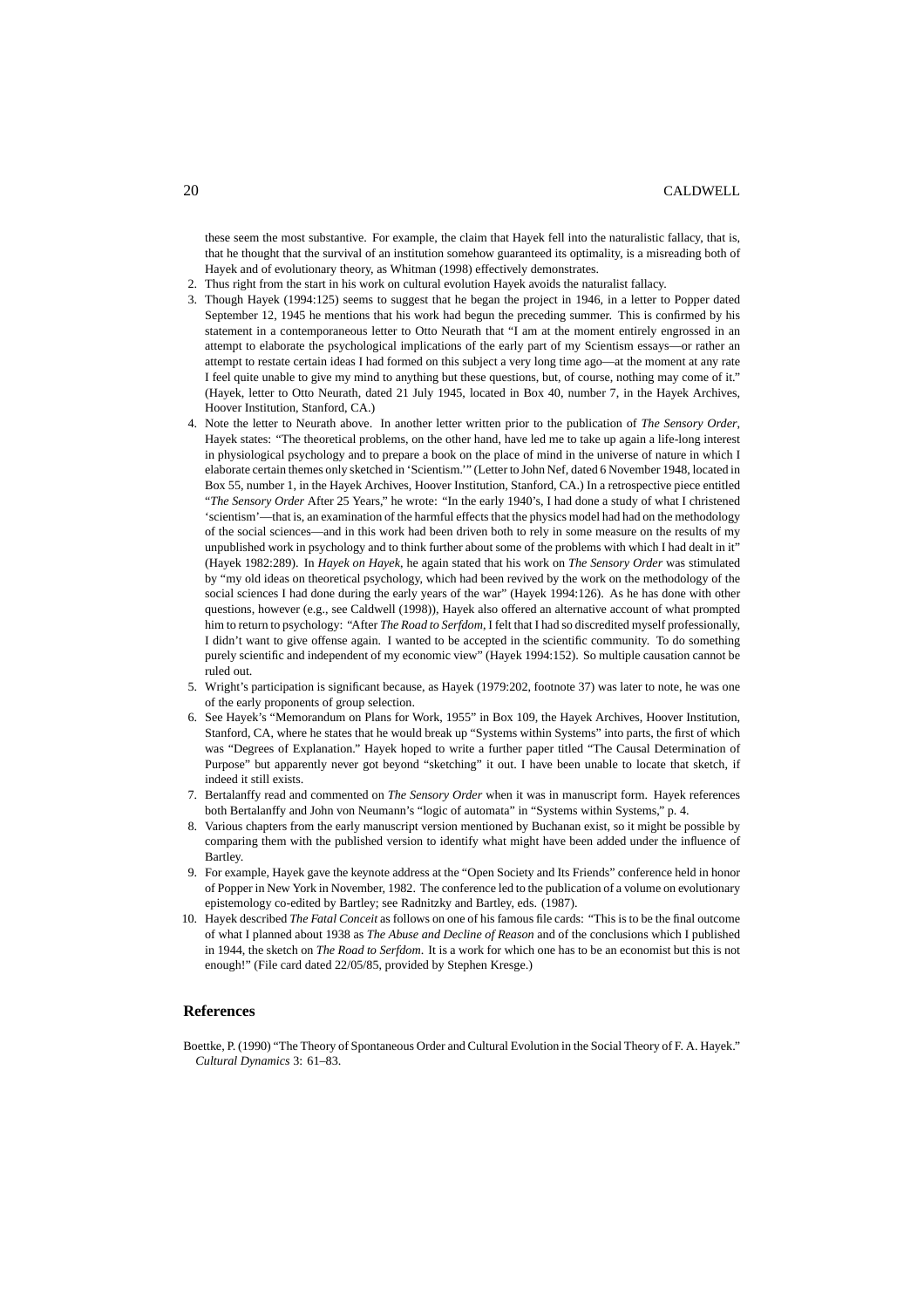#### HAYEK'S IDEAS ON CULTURAL EVOLUTION 21

Buchanan, J. (1988–89) "Hayek and the Forces of History." *Humane Studies Review* 6: 3–4.

- Caldwell, B. (1988) "Why Didn't Hayek Review Keynes' *General Theory*?" *History of Political Economy* 30: 545–569.
- Caldwell, B. (forthcoming) "Hodgson on Hayek: A Critique." *Cambridge Journal of Economics*.
- Caldwell, B. (manuscript) "Hayek and Cultural Evolution." Prepared for *Fact or Fiction* conference, held in Rotterdam, November 1997.
- De Vlieghere, M. (1994) "A Reappraisal of Hayek's Cultural Evolutionism." *Economics and Philosophy* 10: 285–304.

Gray, J. (1986) *Hayek on Liberty*. 2nd. edn. Oxford: Blackwell.

- Hayek, F. A. [1998 (1933)] "The Trend of Economic Thinking." Reprinted in Bartley, W. W. III and Kresge, S. (eds.) *The Trend of Economic Thinking*. Vol. 3 of The *Collected Works of F. A. Hayek*, pp. 17–34. Chicago: University of Chicago Press.
- Hayek, F. A. [1976 (1944)] *The Road to Serfdom*. Chicago: University of Chicago Press.
- Hayek, F. A. [1948 (1945)] "Individualism: True and False." Reprinted in Hayek, *Individualism and Economic Order*. Chicago: University of Chicago Press, pp. 1–32.
- Hayek, F. A. (1952). *The Sensory Order*. Chicago: University of Chicago Press.
- Hayek, F. A. [1979 (1952)] *The Counter-Revolution of Science: Studies on the Abuse of Reason*, 2nd. edn. Indianapolis: Liberty Press.
- Hayek, F. A. [1967 (1955)] "Degrees of Explanation." Reprinted in Hayek (ed.), pp. 3–21.
- Hayek, F. A. (1960) *The Constitution of Liberty*. Chicago: University of Chicago Press.
- Hayek, F. A. [1967 (1962)] "Rules, Perception and Intelligibility." Reprinted in Hayek (ed.), pp. 43–65.
- Hayek, F. A. [1967 (1964a)] "Kinds of Rationalism." Reprinted in Hayek (ed.), pp. 82–95.
- Hayek, F. A. [1967 (1964b)] "The Theory of Complex Phenomena." Reprinted in Hayek (ed.), pp. 22–42.
- Hayek, F. A. [1978 (1966)] "Dr. Bernard Mandeville." Reprinted in Hayek (ed.), pp. 249–266.
- Hayek, F. A. [1967 (1967a)] "Notes on the Evolution of Systems of Rules of Conduct." In: Hayek (ed.), pp. 66–81.
- Hayek, F. A. [1967 (1967b)] "The Results of Human Action but not of Human Design." In: Hayek (ed.), pp. 96–105.
- Hayek, F. A. (1967) *Studies in Philosophy, Politics and Economics*. Chicago: University of Chicago Press.
- Hayek, F. A. [1978 (1971)] "Nature versus Nurture Once Again." Reprinted in Hayek (ed.), pp. 290–294.
- Hayek, F. A. (1973) *Rules and Order*. Vol. 1 of *Law, Legislation and Liberty*. Chicago: University of Chicago Press.
- Hayek, F. A. (1978) *New Studies in Philosophy, Politics, Economics and the History of Ideas*. Chicago: University of Chicago Press.
- Hayek, F. A. (1979) *The Political Order of a Free People*. Vol. 3 of *Law, Legislation and Liberty*. Chicago: University of Chicago Press.
- Hayek, F. A. (1982) "*The Sensory Order* After 25 Years." In: Weimer, W. and Palermo, D. (eds.) *Cognition and the Symbolic Processes*, vol. 2, pp. 287–293. Hillsdale, N.J.: Lawrence Erlbaum Associates.
- Hayek, F. A. (1983) "Nobel Prize-Winning Economist." Transcript of an oral history interview conducted in 1978 under the auspices of the Oral History Program, University Library, UCLA. Copyright held by Regents of the University of California.
- Hayek, F. A. (1988) In: Bartley, W. W. III (ed.) *The Fatal Conceit*. Vol. 1 of *The Collected Works of F. A. Hayek*. Chicago: University of Chicago Press.
- Hayek, F. A. (1994) In: Kresge, S. and Wenar, L. (eds.) *Hayek on Hayek*. London: Routledge.
- Hodgson, G. (1993) *Economics and Evolution: Bringing Life Back into Economics*. Ann Arbor: University of Michigan Press.
- Lange-von Kulessa, J. (1997) "Searching for a Methodological Synthesis: Hayek's Individualism in the Light of Recent Holistic Criticism." *Journal of Economic Methodology* 4: 267–287.
- Miller, D. (1989) "The Fatalistic Conceit." *Critical Review* 3: 310–323.
- Radnitzky, G., and Bartley, W. W. III (eds.) (1987) *Evolutionary Epistemology, Raionality, and the Sociology of Knowledge*. La Salle, IL: Open Court.
- Shearmur, J. (1996) *Hayek and After*. London: Routledge.
- Steele, R. D. (1987) "Hayek's Theory of Cultural Group Selection." *Journal of Libertarian Studies* 8: 171–195.
- Vanberg, V. (1994a) *Rules and Choice in Economics*. London: Routledge.